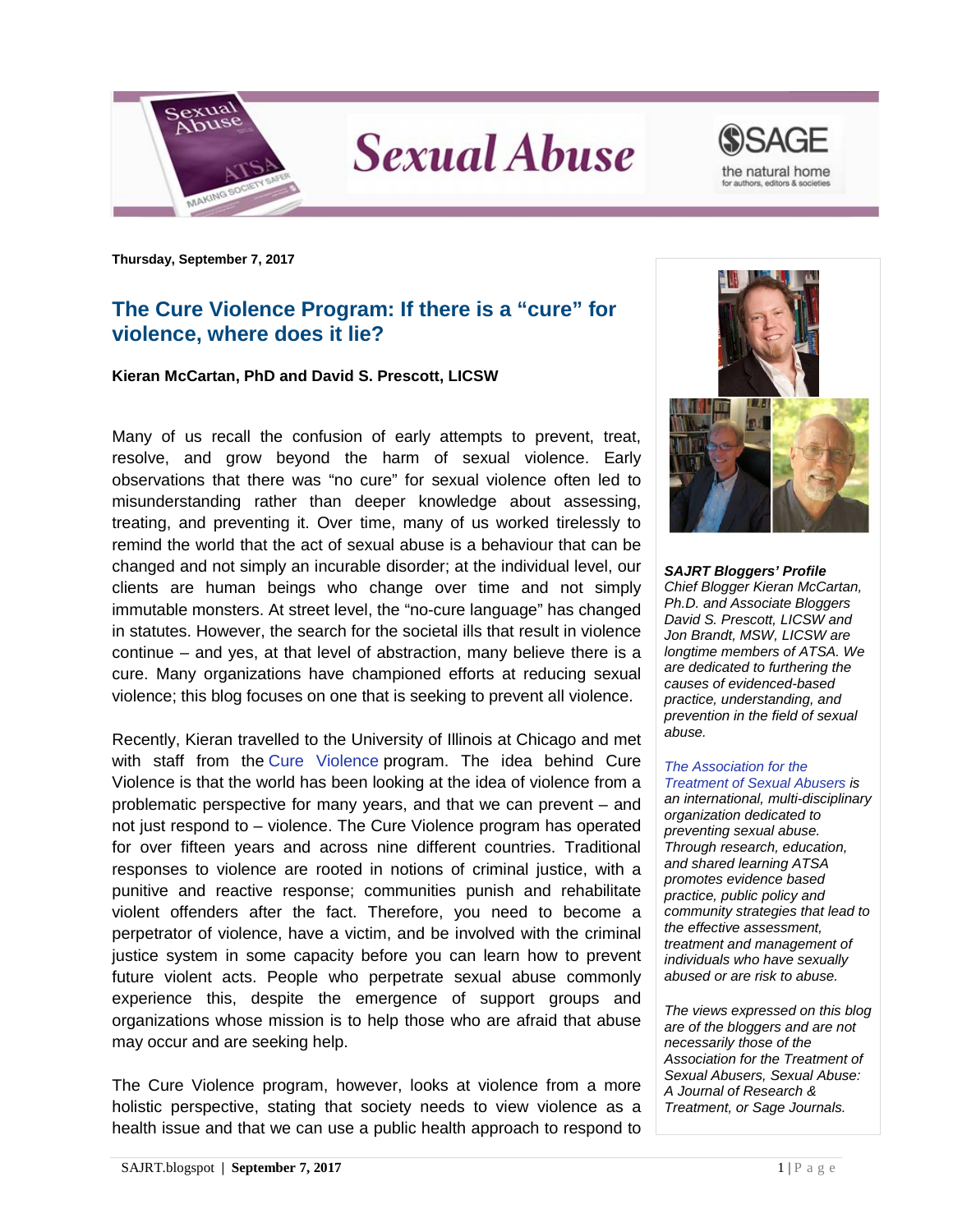it. The core idea underlying the program is that violence operates like an epidemic: it spreads across neighbours (through social learning) infecting people socially, psychologically, and culturally, resulting in more violence. Thus, violence inevitably begets more violence, even though the risk factors and context in which they exist can change from one person to the next. Although the program originally focused on intercity gang violence, it can be used to discuss and think about various forms of violence, including sexual violence. Through the work of staff in Cure Violence the cycle and spread of violence can be interpreted and, therefore, stopped, by:

• Detecting and interrupting potentially violent conflicts

The program employs violence interrupters to work within vulnerable communities, to help identify and provide early intervention to sources of violence. These interrupters have to have credibility within the communities that they work in and be seen as a legitimate resources by the at risk populations, because they come from these communities and have histories of violence themselves as perpetrators or victims. The interrupters work to defuse the situation and refer the community members onto other organisations that can help support them in a more bespoke and appropriate, way.

**If identify and treat individuals at the highest risk** 

Outreach workers help support the vulnerable community by offering them ongoing and appropriate support. The aim of this part of the program is to work with the people who are at the highest risk of committing violence and offer then support in making better long term life choices that do not involve violence.

**Mobilise communities to change norms** 

The program works with all levels of community members in the communities that it works within to enable social change so that the community as a whole rejects violence; suggesting that there are other means of conflict resolution and new, adaptive ways of moving forward.

The Cure Violence program provides insight into preventing sexual violence; it provides a model and way of thinking/working in this arena. There are differences between sexual and other forms of violence, but this program offers us adaptability rather than roadblocks. Reflecting on the Cure Violence program and how it relates to sexual violence:

- Victims of violence and victims of sexual violence often suffer from similar psychology, emotional, social, health, economic and life course challenges as a consequence;
- Often times sexual violence is lumped together in communities with high levels of social, political, and health vulnerabilities (such as other forms of violence);
- **There is often a relationship between being a victim of general violence and being a victim of** sexual violence. This can often be endemic in communities, families, peer groups and geographical areas;
- Some perpetrators of sexual violence have been victims of sexual violence themselves previously, as well as other forms of violence and abuse;
- There is a growing recognition that sexual violence, like other forms of violence, occurs within community structures (i.e., sports clubs, communities, gangs, networks, etc.). Therefore, understanding how to respond to affected communities in an appropriate way